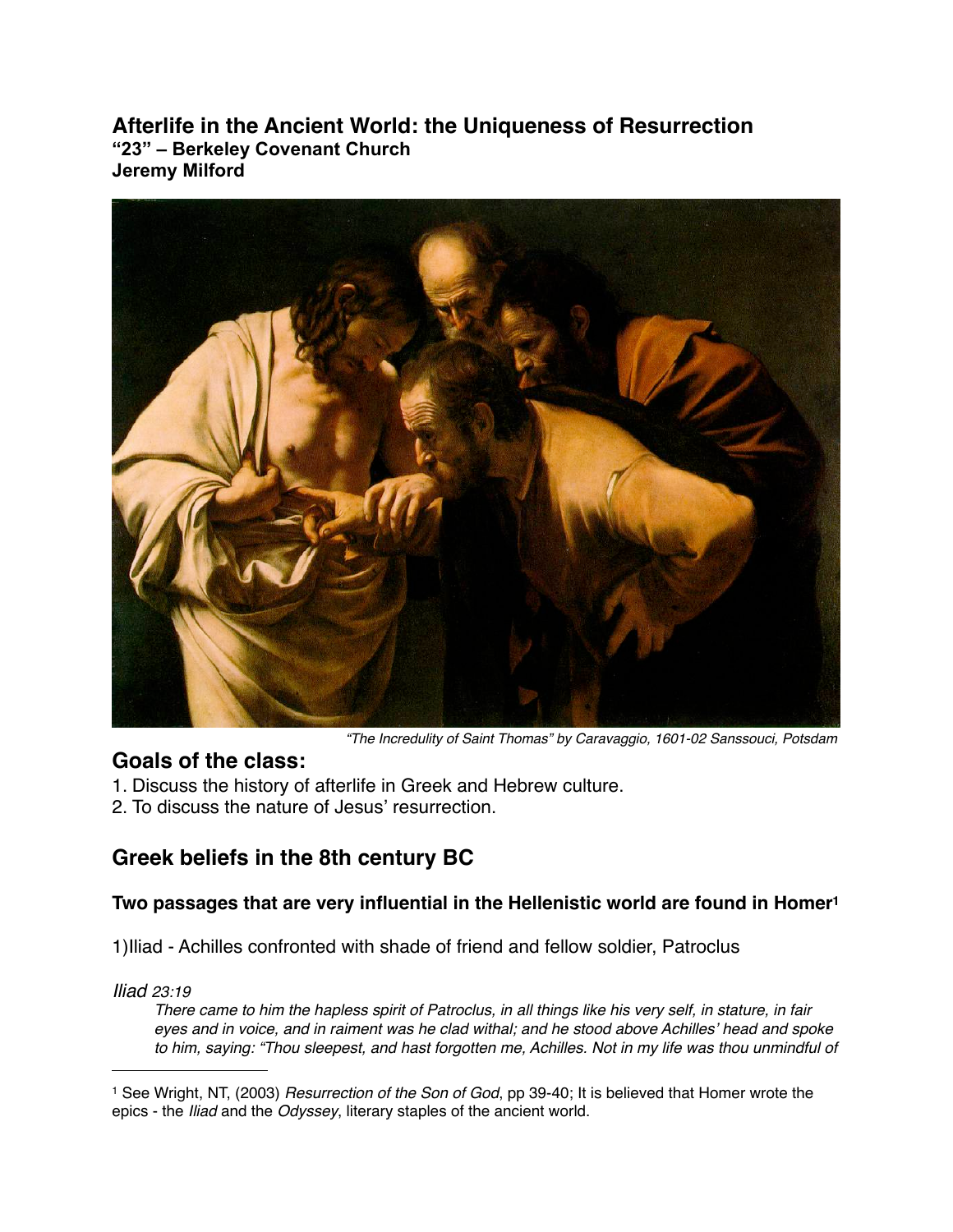*me, but now in my death! Bury me with all speed that I pass within the gates of Hades. Afar do the spirits keep me aloof, the phantoms of men that have done with the toils, neither suffer they me to join myself to them beyond the River, but vainly do I wander the wide-gated house of Hades. And give me thy hand, I pitifully entreat thee, for never more again shall I come back from out of the land of Hades." . . . Achilles held out his arms to clasp the spirit, but in vain. It vanished like a wisp of smoke and went gibbering underground. . . . [He said] "Ah, then it is true that something of us does survive, even in the halls of Hades, but with no intellect at all, only the ghost and semblance of a man."*

- Patroclus was a spirit in Hades (only a ghost and semblance of man)
- Achilles reaches out but in vain, realizing that there is a survival after life, but it is not something to look forward to

2)Odyssey - Odysseus tries to embrace dead spirit of his mother Anticleia - but three times could not

#### *Odyssey 11.206-08*

*Three times I sprang toward her, and my will said,* ʻ*Clasp her,*' *and three times she flitted from my arms like a shadow or a dream.*

Odysseus speaks with Achilles and tries to console him by reminding him of his godlike status among mortals, and that he rules now in Hades. Achilles responds:

ʻ*Never try to reconcile me to death, glorious Odysseus. I should choose, so I might live on earth, to serve as the hireling of another, some landless man with hardly enough to live on, rather than to be lord over all the dead that have perished.*'

The ghosts in Hades are sorrowful, angry or both; there is no joy in Hades or promise of a real existence on earth again.

Important note: The Greek word "αναστασις" *anastasis* always referred to a reembodiment of the soul and did not refer to life after death in Hades.

Returns from the underworld?

### **Myth of Alcestis**.

In the legend, Alcestis is wife of Admetus, king of Pherae (Thessaly), to whom Apollo has been enslaved as a punishment. In return for Admetus' hospitality, Apollo tricks the Fates into granting him (Admetus) the privilege of escaping death on condition that someone else should die in his place. The only volunteer is Alcestis herself, his beloved wife. After her death and burial, she is brought back to Admetus, either by Persephone or in the better-known version, by Hercules, who fights physically with Death (Thanatos), beats him, rescues Alcestis and restores her to Admetus.[2](#page-1-0)

Though interesting, it does not provide any evidence of a belief in resurrection. Although Alcestis does indeed return from the dead to bodily life, she will presumably die again, like Lazarus in John's gospel. This myth is as close as we get to resurrection

<span id="page-1-0"></span><sup>2</sup> Wright, NT (2003) Resurrection of the Son of God, pp. 65-66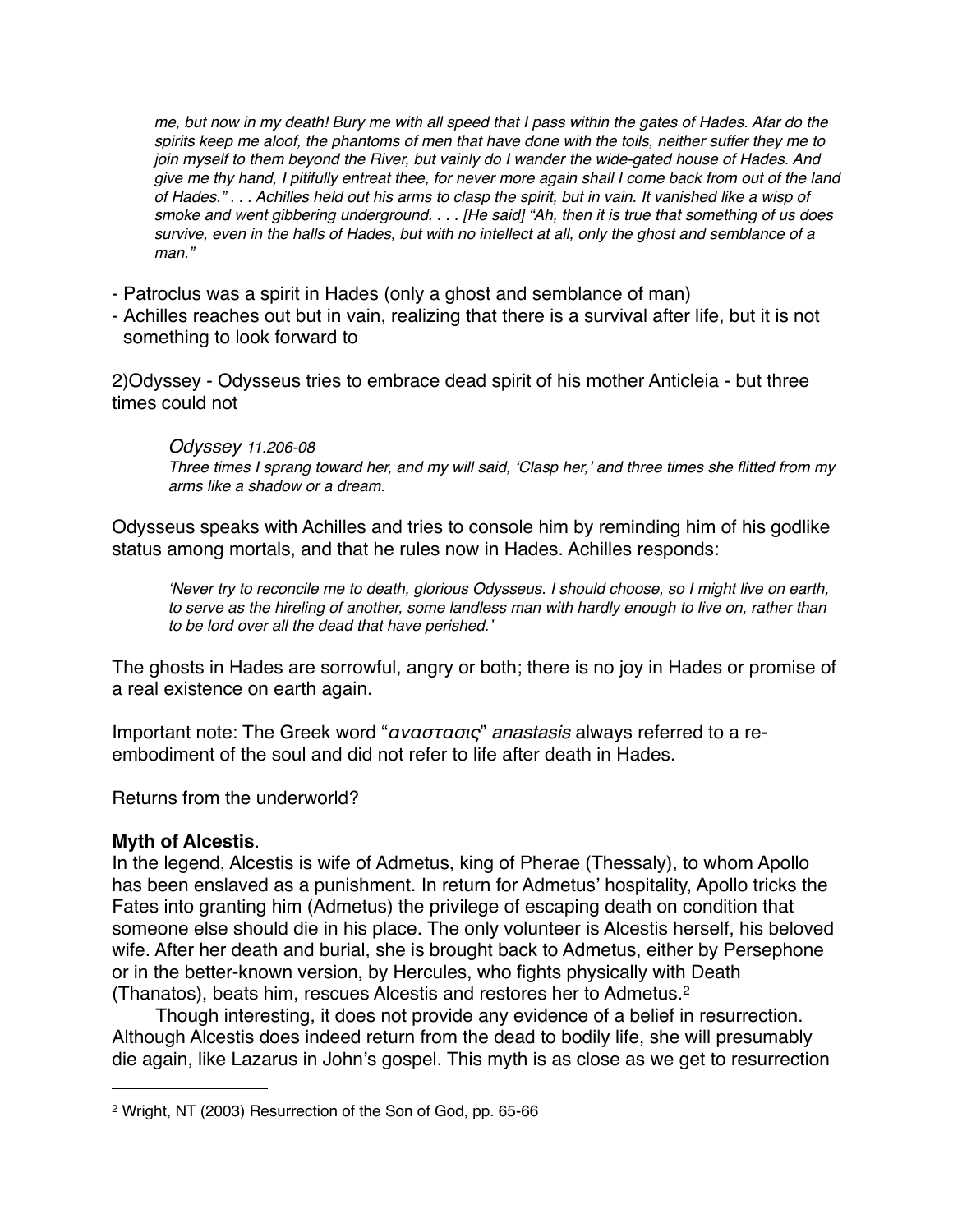in the Greek world. However, intelligent pagans contemporary with early Christianity knew about such stories, and dismissed them as mythic fictions. Celsus ʻknew the old myths of returning from the Underworld', but he was perfectly capable of distinguishing these from an actual resurrection body[.3](#page-2-0) A good example of this is Paul's encounter on Mars Hill in Acts 17:32.

# **Plato - A Shift in the Afterlife (4th century BC)**

Plato was not comfortable with Homer's understanding of Hades and the afterlife. According to Plato, the soul was the self or the true person, and the corpse is the ghost[.4](#page-2-1)

For Plato:

-the soul is the non-material aspect of a human being and that is what matters -bodily life is full of delusion and danger; the soul is to be tended to in the present because future happiness will depend upon how well our soul is cultivated now -Death is defined in terms of separation of soul and body, seen as something to be desired[.5](#page-2-2)

Plato wanted to pretty up death by speaking of rewards in the afterlife. He believed that passages from Homer (referred to above) were not good for the young men of Athens, warriors who needed to defend their state.

*How will we ever get people to be good citizens, he asks, to serve in the army, to do their duty to their friends, if their view of the future life is conditioned by the epic pictures of gibbering ghosts in a gloomy underworld? Instead the young must be taught the true philosophical view: death is not something to regret, but something to be welcomed. It is the moment when, and the means by which, the immortal soul is set free from the prison-house of the physical body.[6](#page-2-3)*

As we can see here, Plato had made quite a dramatic shift. Suddenly death isn't such a bad thing. However, the greek word for resurrection ʻ*anastasis*' is not used here and still means a physical re-embodiment, something that Plato knew did not happen.

## **Hebrew understandings of the afterlife (?? - 700 BC)**

<span id="page-2-0"></span><sup>3</sup> *Bowersock (1994), 117f. citing Origen C. Cels. 2.55*

<span id="page-2-1"></span><sup>4</sup> *Laws* 12.959b-c: the word for ʻghost' here, denoting the corpse rather than the disembodied soul is ʻ*eidolon*', which in Homer and elsewhere usually means much what ʻghost' means in modern English. See Wright, NT, *Resurrection of the Son of God*, 2003, pp 48-51

<span id="page-2-2"></span><sup>5</sup> e.g. Phaedo 64c; 67d; 106e; 107d-e; Gorg. 524b. Celsus quotes Heraclitus as disparaging physical bodies, which ʻought to be thrown away as worse than dung'. See Wright, NT, *Resurrection of the Son of God*, 2003, p 49

<span id="page-2-3"></span><sup>6</sup> *Phaedo* 80-85, *Phaedrus* 250c; See Wright, NT, *Resurrection of the Son of God*, 2003, p 48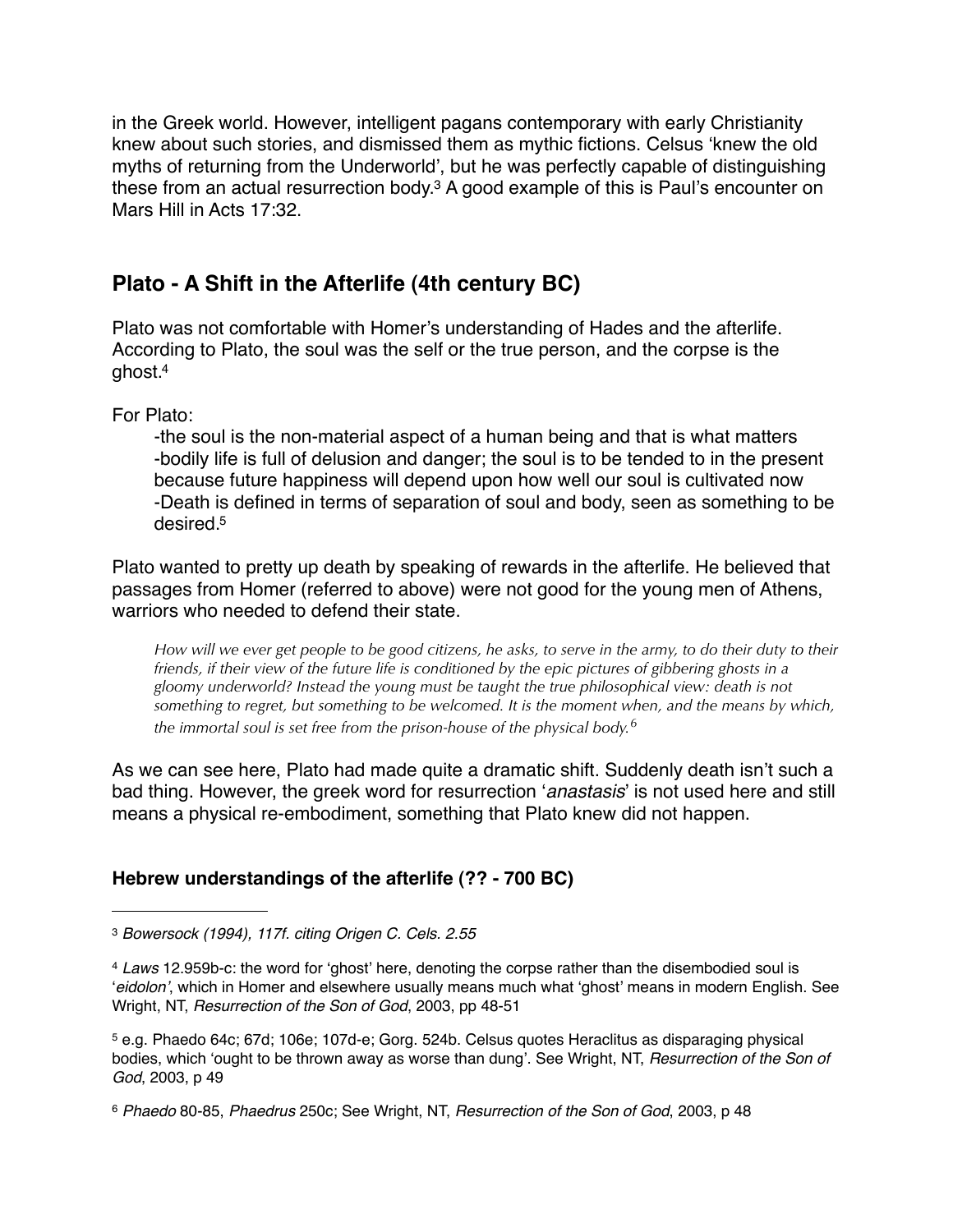The primary way life continued after death for ancient Hebrews was through their offspring.

As a Hebrew, losing your name was probably the greatest tragedy that could happen to you. Your name must continue even through your brother if possible.

*"If brothers are living together and one of them dies without a son, his widow must not marry outside the family. Her husband's brother shall take her and marry her and fulfill the duty of a brother-in-law to her. The first son she bears shall carry on the name of the dead brother so that his name will not be blotted out from Israel." (Deuteronomy 25:5,6)*

Death doesn't look much better. The afterlife consisted of residence in a placed known as "Sheol." In Hebrew, Sheol (שאול, Sh'ol) is the "abode of the dead", the "underworld", "the common grave of humankind" or "pit"[.7](#page-3-0)

#### A few references from the Old Testament are:

*"I shall go down to my son a mourner unto Sheol" (Genesis 37:35). – Jacob referring to the death of Joseph*

*"Therefore Sheol has enlarged its throat and opened its mouth without measure; And Jerusalem's splendor, her multitude, her din of revelry and the jubilant within her, descend into it." (Isaiah 5:14) – personification of Sheol*

*"Just as a cloud dissipates and vanishes, those who go down to Sheol will not come back.*" *(Job 7:9)*

The New Testament follows the Septuagint in translating sheol as hades (compare Acts 2:27, 31 and Psalm 16:10). The New Testament thus seems to draw a distinction between Sheol and "Gehinnom" or Gehenna. The former is regarded as a place where the dead go temporarily to await resurrection (according to some traditions, including Jesus himself), while the latter is the place of eternal punishment for the damned (i.e. perdition). Accordingly, in the book of Saint John's Revelation, hades is associated with death (Revelation 1:18, 6:8), and in the final judgment the wicked dead are brought out of hades and cast into the lake of fire, which represents the fire of Gehenna; hades itself is also finally thrown into the lake of fire (Revelation 20:11-15).

In Luke 16:19-31 (the story of Lazarus and Dives), Jesus portrays hades as a place of torment, at least for the wicked. Jesus also announces to Peter that "the gates of hades" will not overpower the church (Matthew 16:18), and uses hades to pronounce judgment upon the city of Capernaum (Matthew 11:23).<sup>8</sup>

### **Second Temple Judaism (516 BC - 70AD)**

What was the hope during Jesus' time for the afterlife and resurrection? There are various levels of belief. For example, the Sadducees did not believe in any kind of resurrection or afterlife whereas the Pharisees believed in a bodily resurrection.

<span id="page-3-0"></span><sup>7</sup> *Metzger & Coogan (1993) Oxford Companion to the Bible, p277*

<span id="page-3-1"></span><sup>8</sup> *<http://en.wikipedia.org/wiki/Sheol>*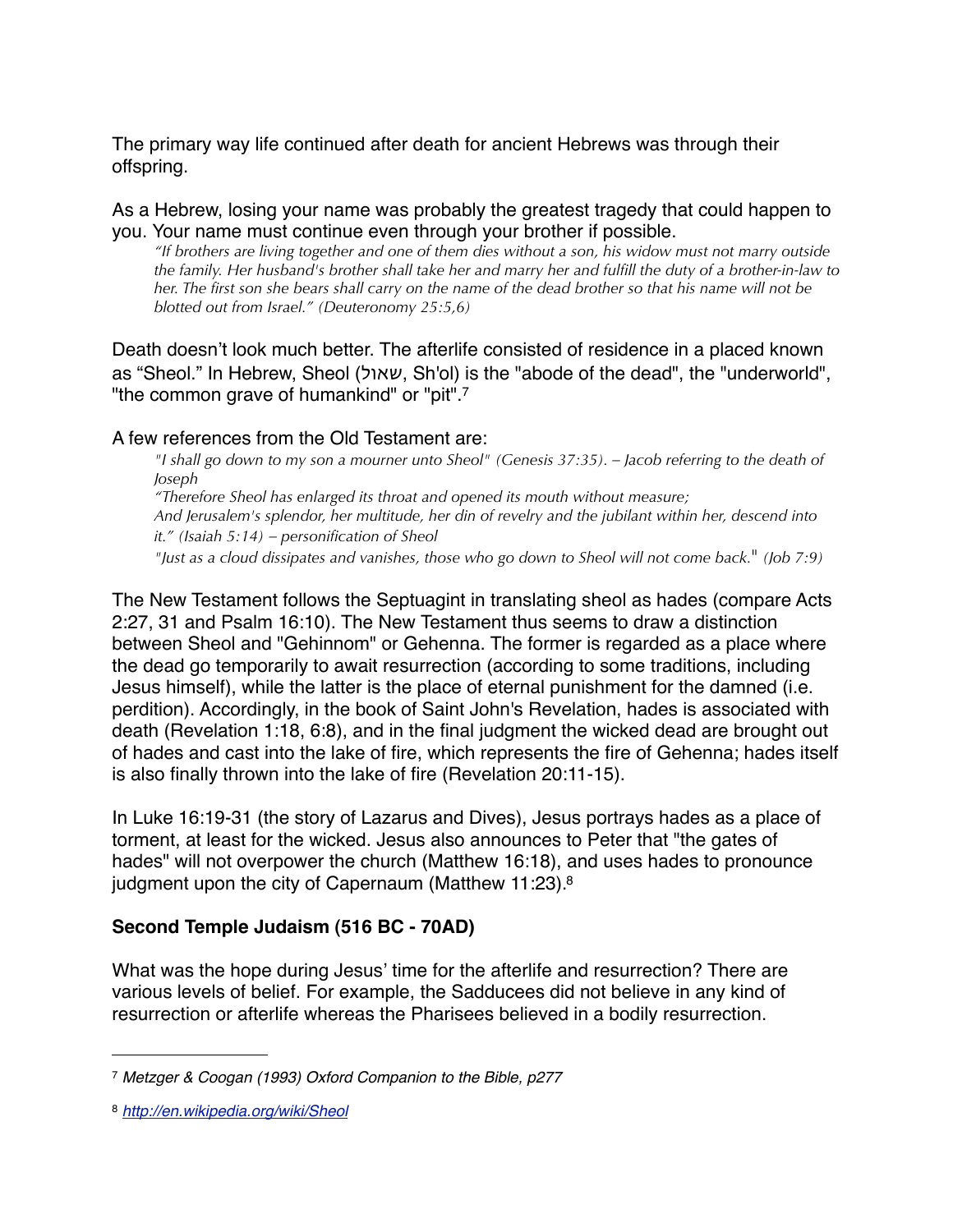The Sadducees originated from the Maccabean revolt of 167 BC and were the high priests and leaders after the were free of Greek rule.

*The Hasmoneans ruled as "priest-kings", claiming both titles high priest and king simultaneously, and like other aristocracies across the Hellenistic world became increasingly influenced by Hellenistic syncretism and Greek philosophies: presumably Stoicism, and apparently Epicureanism in the Talmudic tradition criticizing the anti-Torah philosophy of the "Apikorsus" (i.e. Epicurus) refers to the Hasmonean clan qua Sadducees. Like Epicureans, Sadducees rejected the existence of an afterlife, thus denied the Pharisaic doctrine of the Resurrection of the Dead.*[9](#page-4-0)

Unlike the Sadducees, the Pharisees also believed in the resurrection of the dead in a future, messianic age. The Pharisees believed in a literal resurrection of the body<sup>10</sup>. Since the destruction of Jerusalem and the Temple in 586 BC, prophets like Ezekiel and Daniel wrote about the themes of exile and restoration, part of an over-arching story during the times of Jesus. Yahweh had not returned to Zion, and his presence was certainly not in the Temple. The Jewish people were expecting Yahweh to be faithful to his covenant promises, to restore Israel, to return to Zion and to defeat their oppressors, namely Rome. Passages such as Psalm 19 and Psalm 74 speak of creation and covenant together. Many Jews believed that when God finally acted to restore his people, he would restore not only their land, but all of creation. At least that's where Paul (a former Pharisee) begins to go in passages such as Romans 8.

Ezekiel 37, with its passage about the valley of the dry bones which acquire, sinews, flesh and ultimately breath begins to speak of a bodily resurrection. In the words of NT Wright:

*Post-biblical Judaism offers a range of beliefs about life after death. Resurrection is by no means the only option; and, when it is specified, it is not a general word for life after death, but a term for one particular belief. In fact, resurrection is not simply a form of 'life after death'; resurrection hasn't happened yet. People do not pass directly from death to resurrection, but go through an interim period, after which the death of the body will be reversed in resurrection. Resurrection does not, then, mean 'survival'; it is not a way of describing the kind of life one might have immediately following physical death. It is not a redescription of death and/or the state which results from death. In both paganism and Judaism it refers to the reversal, the undoing, the conquest of death and its effects. That is its whole point. That is what Homer, Plato, Aeschylus and the others denied; and it is what some Jews, and all early Christians, affirmed.[11](#page-4-2)*

Resurrection then refers to a life after life-after-death, a re-embodiment, a defiance of death in a new body.

<span id="page-4-0"></span><sup>9</sup> *<http://en.wikipedia.org/wiki/Sadducees>*

<span id="page-4-1"></span><sup>10</sup> *Pecorino, Philip (2001). Section 3. The Resurrection of the Body. Philosophy of Religion. Dr. Philip A. Pecorino. Retrieved on 2007-09-13*

<span id="page-4-2"></span><sup>11</sup> *Wright, NT (2002) Gregorianum, 2002, 83/4, pp 615–635*